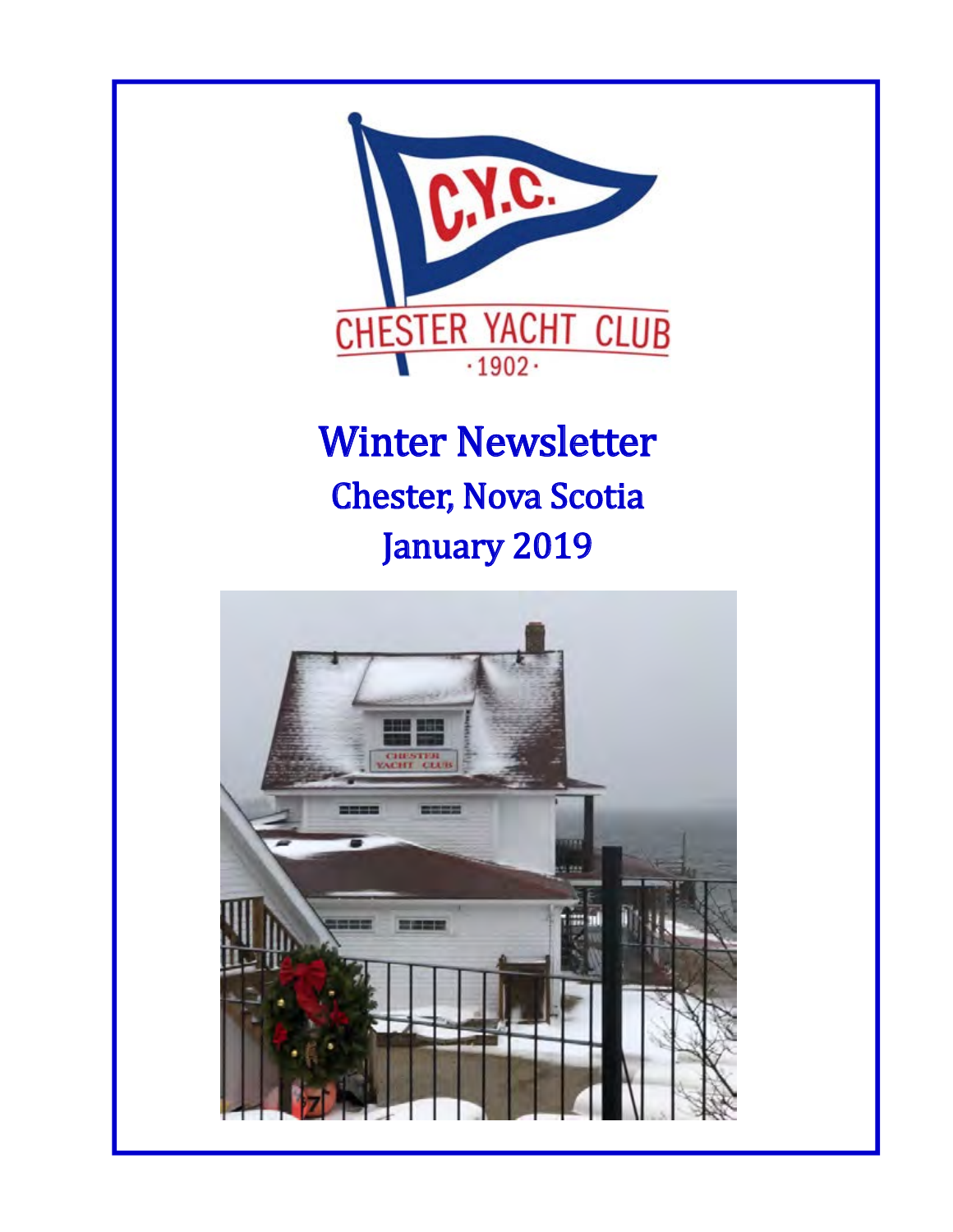### **Rear Commodore Report**

Happy New Year!

I hope you all had a wonderful holiday.

2018 has been an outstanding year for sailing at CYC. In addition to a full schedule of club races and series, CYC was kept busy hosting regattas including Opti Jam, Maritime Bluenose Championships, Chester Classics Cup, Nova Scotia Schooner Race Week, and the IOD North Americans.

As we have come to expect, CYC hosted a spectacular Chester Race Week in 2018. Many, many thanks to all the volunteers who worked so hard to make it happen. Preparations for Helly Hansen Chester Race Week 2019 are already well underway. Past On-Water Chair Pat Nelder is working with new On-Water Chair Dan MacMillan and returning PRO Dan Conrod to prepare for the official launch on February 9, 2019 at the Halifax International Boat Show. Sponsorship Chair Cynthia Spraggs brought major-league sponsorship aboard in 2018 and new Sponsorship Chair Lisa Christensen is primed to build on Cynthia's success. Our indispensable, unsinkable Club Manager Kim Johnson will once again take charge of activities ashore.

CYC sailors and junior sailing alumni have done us proud in 2018. Peter Wickwire and Evan Petley-Jones finished first and second at the IOD North American Invitationals held here over the Labour Day weekend. Gerry Giffin took first place in Laser Full Rig at the RNSYS Spring Dinghy Regatta, and was honoured by Sail Nova Scotia with their Perseverance Award. Tokyo 2020 Olympic hopefuls Max Flinn and his partner Allie Surrette claimed third in Nacra 17 at the Oakcliff Triple Crown Series (Stage 3) in Oyster Bay, and Antonia and Georgia Lewin-Lafrance are campaigning for the Paris 2024 Olympic Games in 49er FX.

Our past Rear Commodore Tim Wilde, Learn To Sail Director Christine Santimaw, and Head Coach Chris Tully have revitalized our Junior Sailing program, with registration and regatta participation numbers up across the board. 2018 saw the launch of our Adult Learn to Sail Program, and Tim has left us with a new sailing event, The Commodore Cup, which I believe will remain a staple in our racing calendar for many years to come. I am most fortunate to continue to have the benefit of Tim's

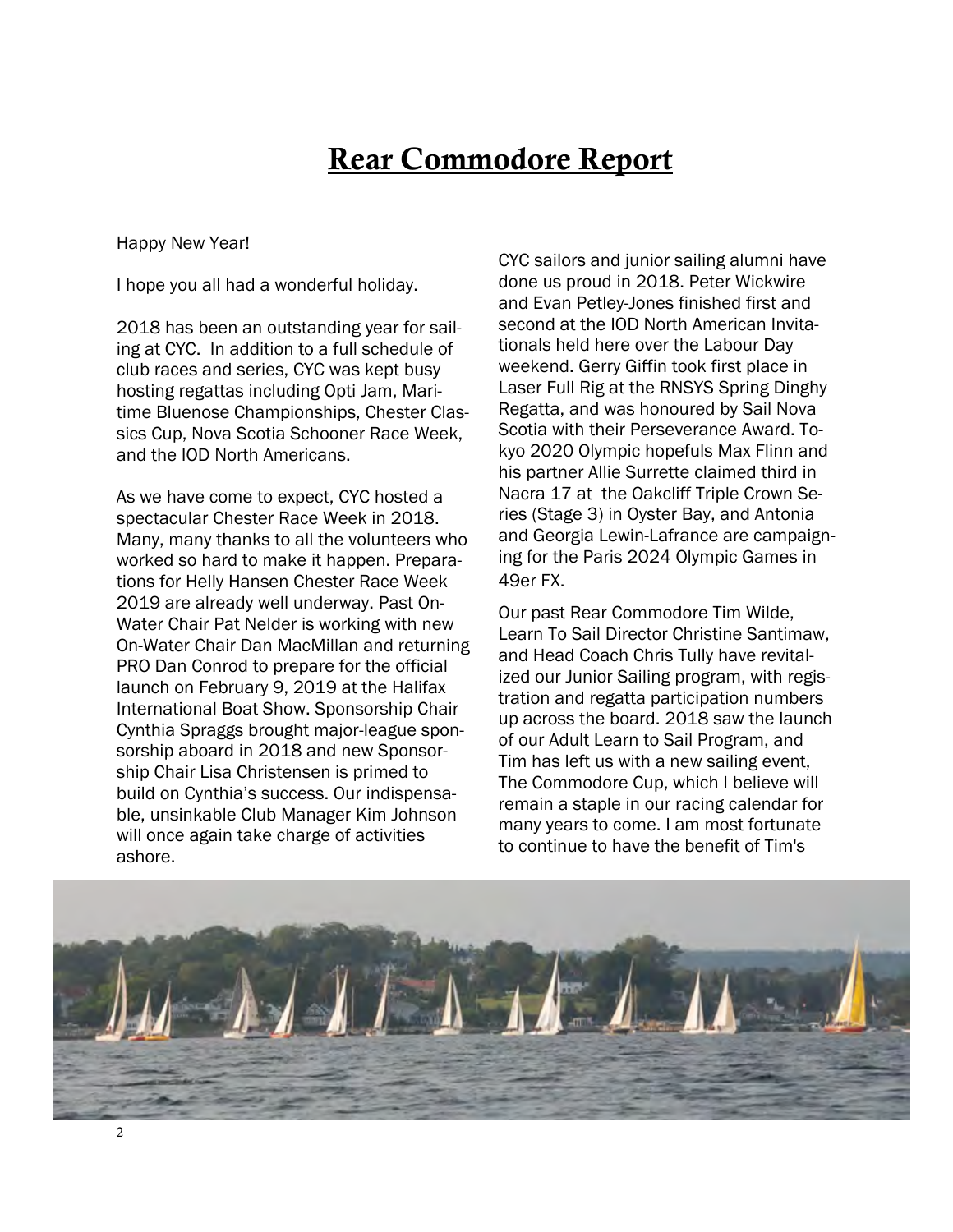### **Rear Commodore Report,** *continued*

continue to have the benefit of Tim's patient assistance as I find my way in this role. I'm grateful for the support and encouragement of our Vice-Commodore Cynthia O'Connell, an unwavering devotee of our sport and a tenacious advocate for our club. In the short time since I accepted this position our past Commodore John Curry has kindly taken time to share with me his wealth of knowledge and experience and our Treasurer Lara Parsons has reassured me with her sound judgment and steady competence.

Above all, I am proud to have an opportunity to work with Thane MacDonald. In addition to rocking his regular leadership duties our principled and decisive Commodore has been doing yeoman's work of late to keep up with water operations tasks. Filling the vacant Water Operations Supervisor position will be a priority in 2019. Race Officers Dawson Baker and Patricia Finlay have had their hands full with a packed racing schedule, and while they have risen to the occasion we hope to recruit additional Race Officers or assistants to ease their load going forward. This year I plan to give all racers an opportunity to provide input on club racing decisions by holding regular Sailing Committee meetings, starting in January. If you race, talk to your fleet reps and ask them to pass along your two cents' worth. If you don't race, I would humbly suggest that 2019 looks

to be an excellent time to start.

I wish everyone a sensational 2019 and look forward to seeing you on the water and at the club.

Bruce Flinn

Rear Commodore

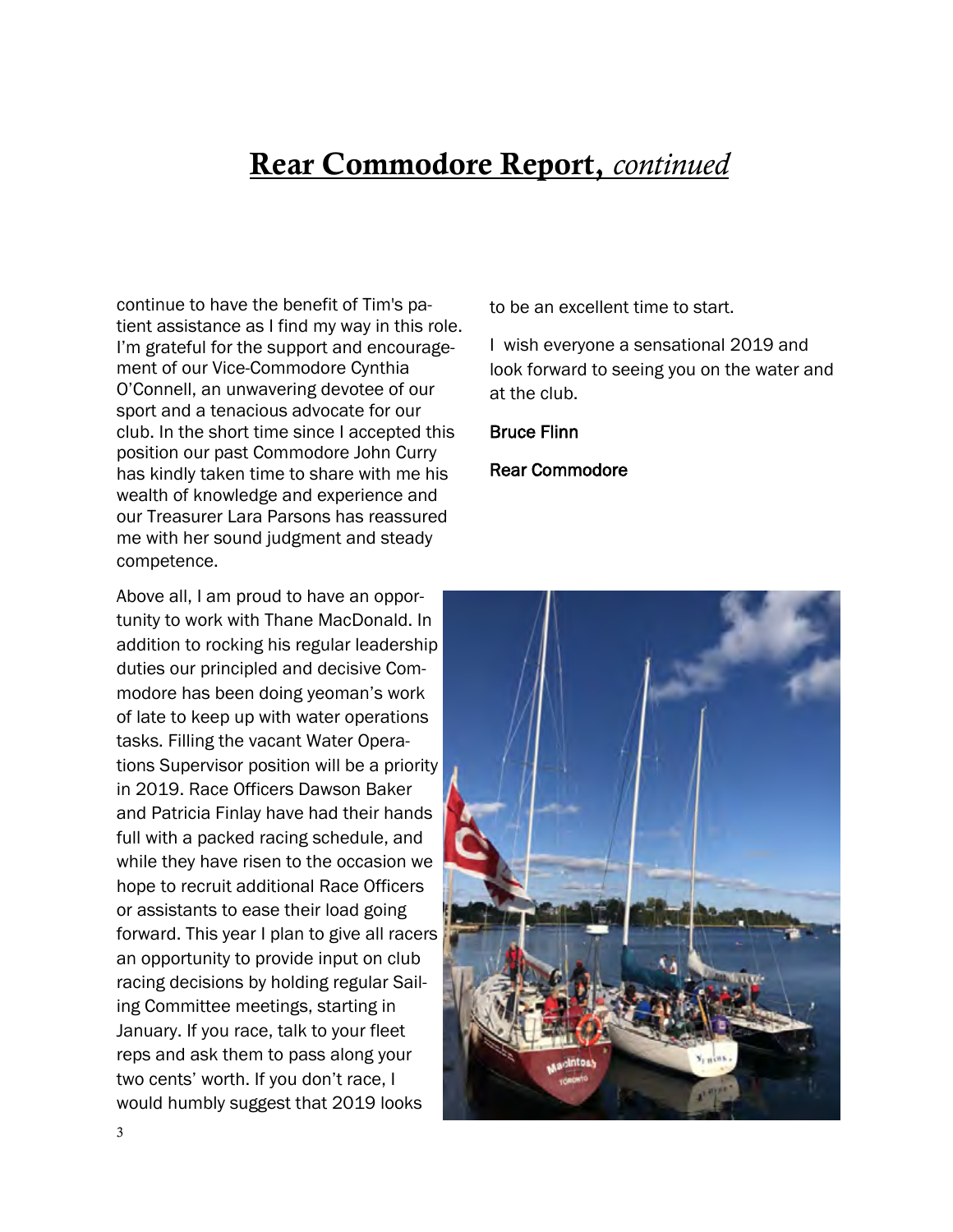# **Vice Commodore Message**

#### Happy New Year!

We start 2019 with new hopes and promises and also it is a time for reflection of the previous 12 months. I would like to begin the new year by thanking everyone who has graciously served on the Social Committee in 2018 especially my Social Flag Officer Carol Dodds. I invite other members to become more active in our club's social activities….please remember many hands make light work!

Most members provided me with positive feedback on our 2018 social events, so we will be offering a similar schedule in 2019, with a few minor changes.

In early November we kicked off the new season with a Dress in Black Themed Potluck; followed in early December with an Ugly Sweater Night with a Dirty Santa gift exchange.

CYC's member's and guests welcomed 2019 with our annual New Year's Day Levee (photo below) featuring Kim's fabulous seafood chowder and delicious eggnog.



Our winter line up includes monthly themed potlucks held on the last Saturday of each month at 6 pm. First up January 26th- Trivia Night. You can form your team of 4 to 5 people in advance or sign up at the bar when you arrive. Questions will be

based on CYC History, Sailing Knowledge, Chester Village History and World Geography.

Other potlucks include: Saturday February 23rd, Hawaiian Luau on March 30th and wrapping up the winter lineup will be Pizza Night on April 27th.

We are bringing back our very popular Friday evening cocktail parties, we still have a few openings available. I would ask members who own a business to consider sponsoring an evening. This is a great opportunity to market your business for a low cost while at the same time supporting CYC! Please let me or Kim know if you are interested in sponsoring a Friday evening.

July 1<sup>st</sup> kicks off our summer line up with our annual Canada Day celebrations: with coffee, juice and muffins to start your day, our land, sea and trivia scavenger hunt, cook your own steak BBQ, followed by the parade of lights.

Ladies Night will be held on Wednesday, July 10th. This year's theme is Diva Night, more details will be released prior to the event.

The Annual Commodore Dinner will be held on Friday, August 9th with Chef Tom Connors returning as our caterer.

We will wrap up the season with our annual Turkey Bowl Dinner on Saturday, Oct. 5th followed by our end of the season awards presentation.

Wishing you a very Happy and Successful New Year and a great sailing/boating season ahead!

Cynthia O'Connell Vice Commodore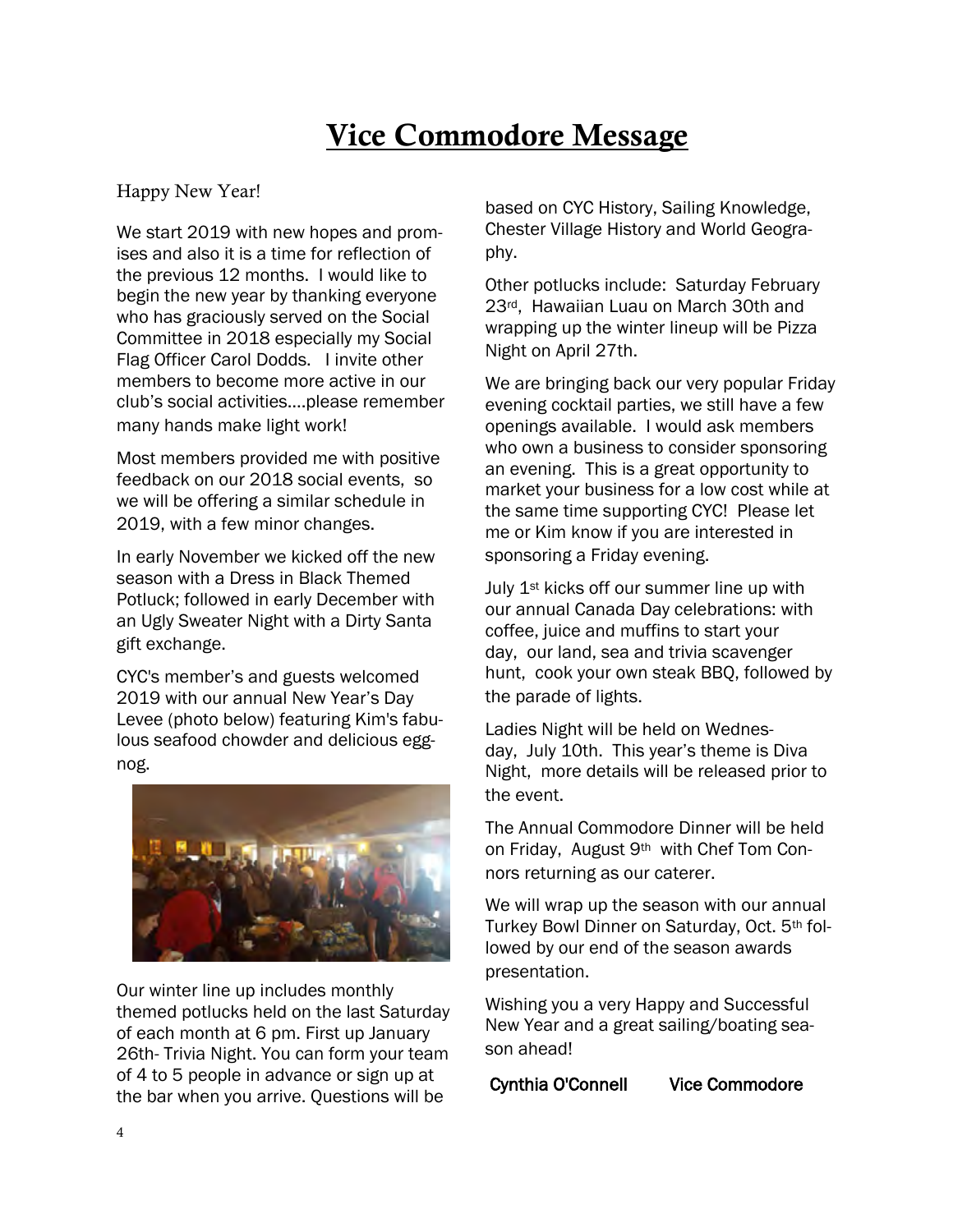# **Club Manager Message**

#### A huge THANK YOU to our CYC team of 2018...you're awesome!

#### CYC Staff:

- Bar Heather, Victoria, Brittany, Carlee, James-Kelly, Chris
- Tender Carlee, Grace
- BBQ Lauren, Jacqueline, JK, Callie
- Race Officer Patricia, Dawson
- Junior Sailing Christine, Chris, Jeremy, Sydney, Julie, Connor, Karl, Ryan, Will, Henry, George, Katy
- Adult Learn To Sail Christine, Chris, Sydney, Ryan



*Membership Dues:* You will receive your Annual Membership dues notice in the mail this month. Annual dues are payable on, or before March 1, 2019. A late payment charge of \$100.00 will be added to the fee if membership is not paid by July 1, 2019. The name of any member whose dues are not paid by June 1st will be posted at the club and the member will be suspended from the club.

Bar Accounts: CYC Bar Accounts are available to Senior members in goodstanding. A Visa or MasterCard MUST be provided at the beginning of the season to activate your bar account. If there is an outstanding balance at the end of each month, it will be charged to your credit card on file. Any member who presently has an amount owed on their bar account will be invoiced with their membership dues. (If children are allowed to charge to your account please leave a permission note with the bar staff naming your children or grandchildren.)

*Seasonal Moorings:* Preference will be given to returning renters, 2018 holders of seasonal moorings will be invoiced with the 2019 membership dues. Seasonal mooring fee is \$425.00 plus HST of \$63.75. Signed agreement & payment must be completed & received by CYC no later than April 1, 2019 or the mooring will be rented to others and the renter will be placed on the bottom of the waiting list. Seasonal Moorings are ONLY available to Senior members in good-standing.

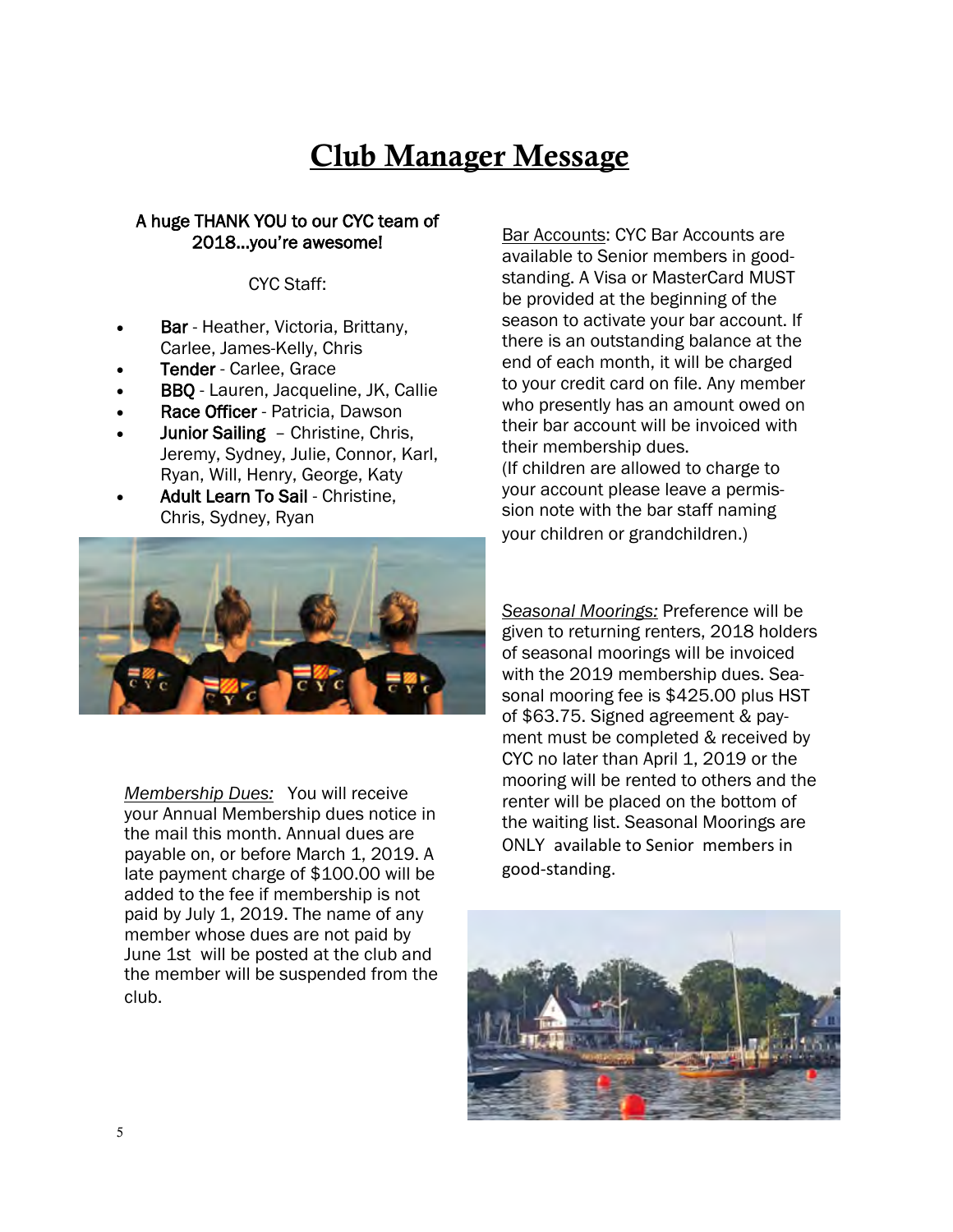# **Club Manager Message,** *continued*

*CYC Crane:* Crane is for the use of CYC Senior members in good-standing (with the exception of Race Week participants). Fee for usage & signed waiver is to be provided BE-FORE access is granted. Members that used the crane in 2018 will be sent the waiver & invoice with their membership dues. Crane is available by appointment only. Crane fee is \$150 (+HST) per season per boat.

*Guest Reminder for Members:* Your guests are very welcome to come with you to CYC & we encourage you to invite your guests to join you for sailing & to socialize at the club. If your guest enjoys the club, please urge them to become a member of CYC. Remember that they must be signed into the CYC Guest Book at the Bar. In order for the club

to comply with NS Liquor Laws please ensure that your guests are only signed in a maximum of 3 times per year.

*Club Rentals:* If you are interested in renting the club for a function; a meeting, wedding, birthday party, etc. please contact CYC at email below.

Best Wishes for a Happy & Healthy 2019!

Hope to see you at CYC's monthly Winter Potlucks!

Kim Johnson , Club Manager [cycmanager@chesteryachtclub.ca](mailto:cycmanager@chesteryachtclub.ca)



 *Heather McGuire Photography*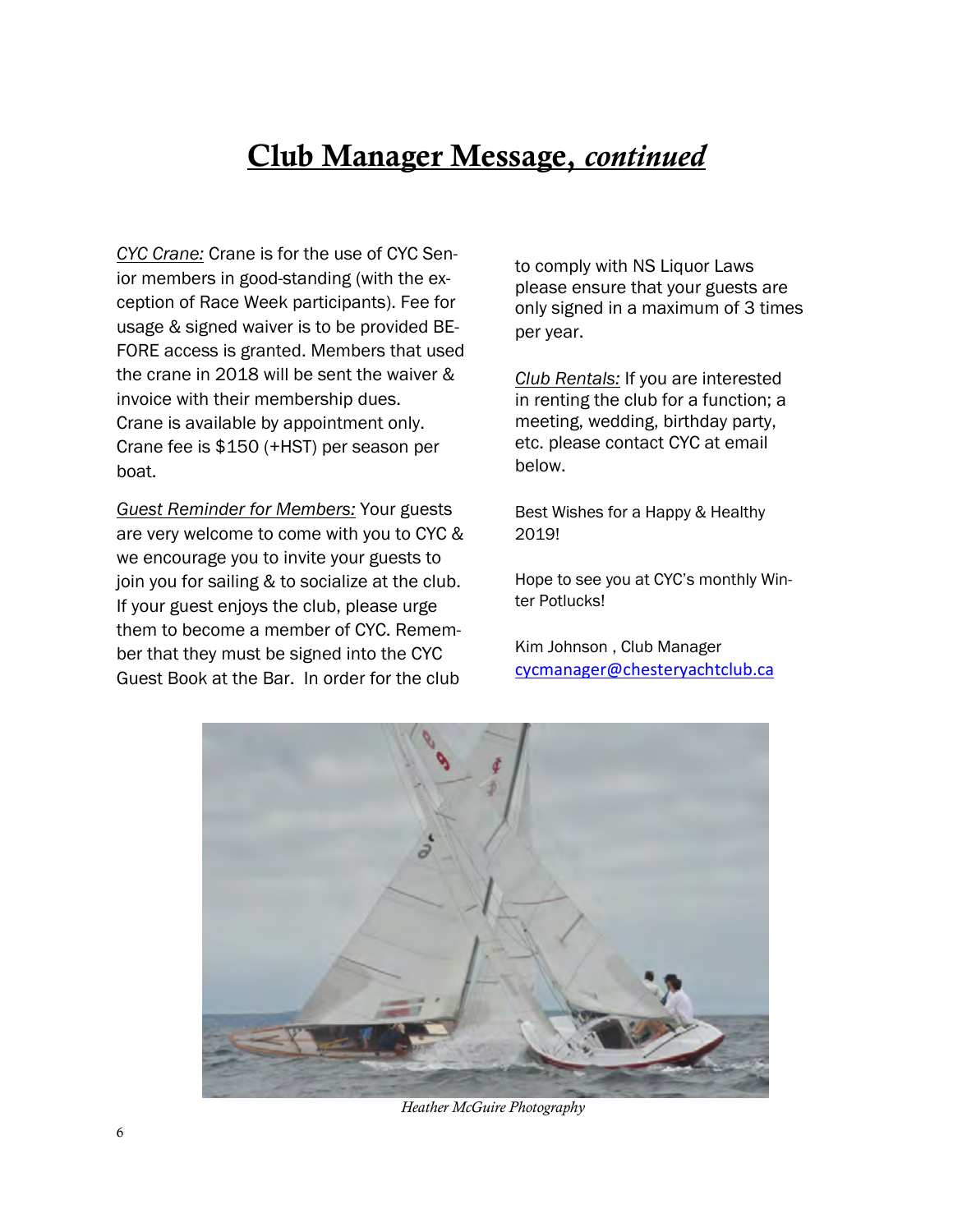# **Chester Bluenose Fleet Report**

It was great having a knowledgeable sailor, Keith at the helm here for years. Here is a more colloquial synopsis for the 2018 season.

This year the debate over the bluenose class problems with one design was both assuaged

by victories in lesser-tuned boats and as well not put to rest. We have a mixed up fleet of boats and sailors. I think it would be nice to head towards uniformity.

The suggestion of standardizing the main sail hoist height seems sensible. On the sailor level, everyone acknowledges that it's a competitive fleet which is discouraging for more casual participants, yet participation is what makes the fleet great. Thus all ideas to encourage continued involvement will be considered.

I think that a hazy understanding of rules combined with risky maneuvers and blood-curdling screams may provide entertainment from a



distance, but is dangerous and discouraging. I love a Grantmyre or Bowen deadly serious calm, most gentlemanly.

Any votes for the highest point of the season? Other than a brain splitting high seas championships? I love being let out of the bay. Especially when you are becalmed in the bay with a view of breezes past Quaker.

So… John Mosher and Connor Mraz becoming entangled with Connor in first? With split second acuity, Connor leaps overboard to clear the lines and reboards in time for a mere demotion to second. That's what makes a life. Apart from the groupies, I mean "Racer Chasers". It was very nice to see Keith mentoring junior sailors at the tiller. Maybe there should be a special 'couple fleet' to sail against "one time"? It's great seeing the junior sailors working to make



sure that Henry doesn't get bored – The Demone familial fleet being our backbone. Love the colour-coordinated fashions to make the championships special. Love Scouts yellow lines on a clean white. Tighten up that rudderpost! Perhaps we should have a class standard of ersatz carbon masts to intimidate! John Mosher bites the bullet and takes the tiller! Hound dog Travis alert on tactics and steering having Katie hydrate him on the fly baby bottle style! Those personable Fraser boys cutting it up with great success. Watch out for Logan Mraz! Quite droll, Isobel's cups languorous swim fest in lieu of a breeze.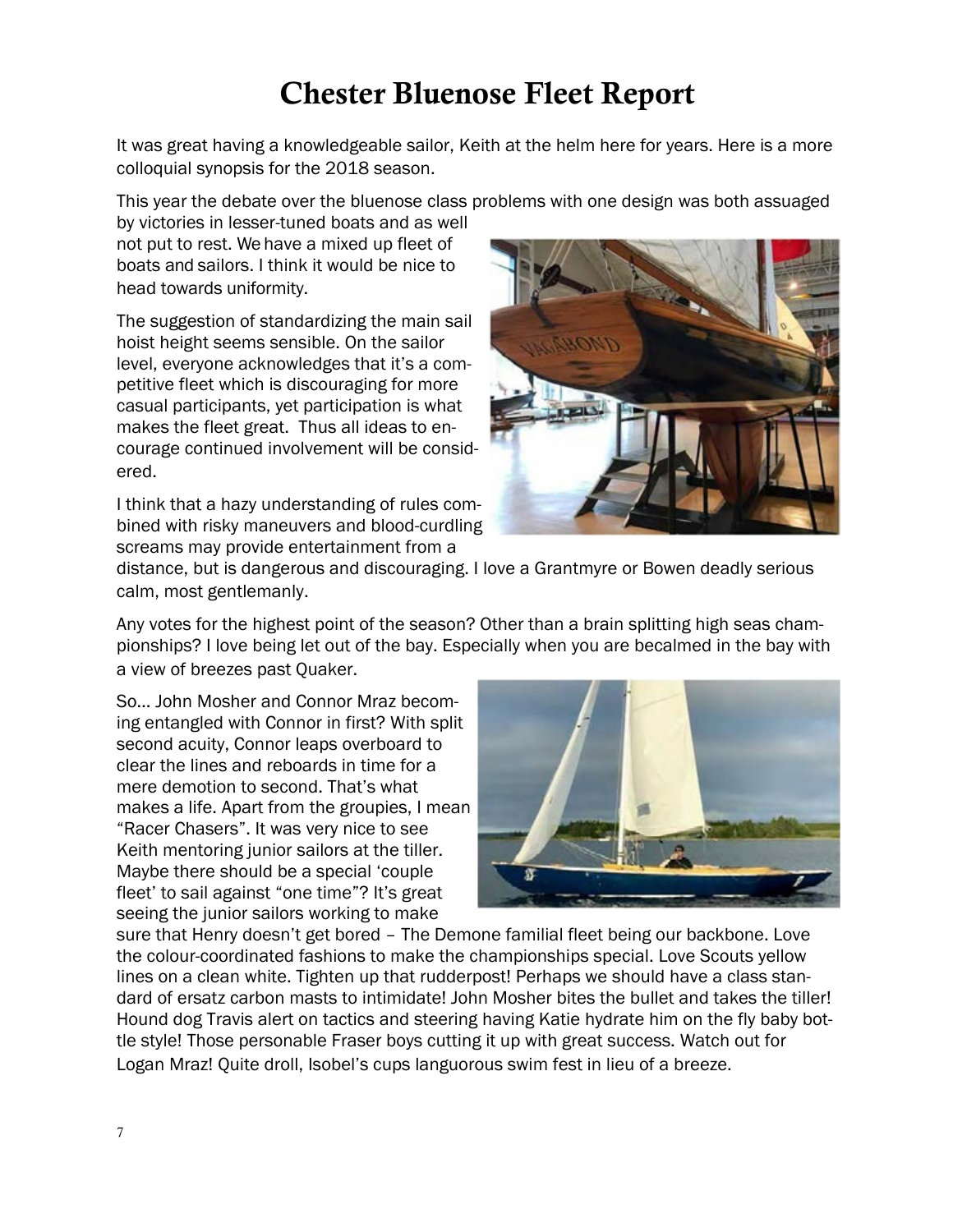### **Chester Bluenose Fleet Report,** *continued*

Apologies to Mike Hill for playing opossum on his boom. Stinger demonstrates that a fag provides the most sensitive wind indicator. Tully great on the horn as a race officer and keen participant when he gets the wheel. All that Jazz is retiring from distracting work this year to focus on bullets! In a winning trade with the Lunies, we got Carl, jumping less sharks this year! Oh poor Zephyr getting smacked on both sides in high wind mooring melees. Spread those mooring balls out! I was proud to discover that one could clamber up the mast to tune the jumper stays, after Henry very collaboratively pointed out that they were coming undone! Easier than borrowing Lands Ends bosuns chair.

Huge regrets for the retirement of Yemanja and bel. A little wistful for one new participant who got all tuned up and thought they'd smoke the fleet, but sold the boat! Huge anticipation for the



resuscitation of some, as well as imminent new constructions. It's enough to make one study up! Practice starts and learn the rules.

Thanks to South Shore Marine's sponsorship. Thanks as well to Armstrong Insurance. Keep up the floating observation post Uncle Ray!

Here's to a fine summer day with a dozen or so bluenoses coursing Chester bay, all the familiar faces and the best view of Chester.

Merry Christmas and/or holidays,

Nicolas Lewin, President

Mike Bowen, Secretary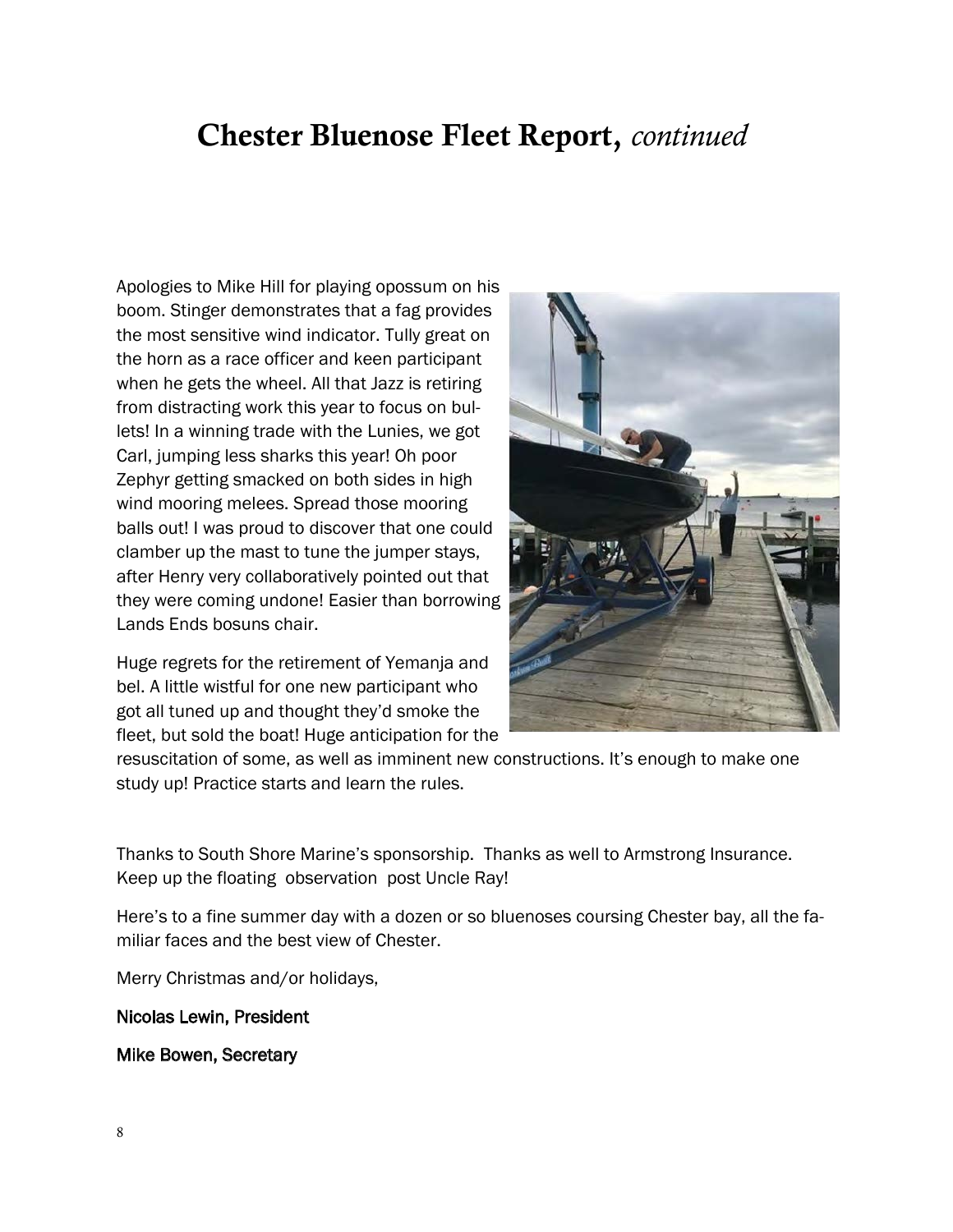# **Chester Classic Fleet News**

Happy New Year from the Chester Classics Fleet!

Before I can even start to write an annual news for the Chester Classics Fleet, I must take moment to celebrate the life of Jimmy Rafuse whom we lost last year. The Rafuse family has been a pillar in Chester sailing for many years. Jimmy, skipper of Ripple, has always supported what we've been trying to do with Chester Classics: to celebrate and encourage the legacy of Universal Rule and Corinthian Chester sailing. As I write this, I still have a hard time imagining our Chester Classics efforts without Jimmy. If you've read this far, may I ask for a moment of silence and consideration for the loss of such a wonderful sailor, dad, grandad, husband, friend, competitor…



The fleet had a really fun year in 2018 having introduced a new theme for our pre CRW three day regatta: "Come Sail With The Classics".

Recognizing that the number of classic boats sailing year to year will vary based on owners and syndicate interest and ability, the Classics Fleet considered format changes which were consistent with the key tenants of the fleet, which are:

\* Encourage the preservation of historic classic water craft and their active use on the bay.

\* Connect as many people as possible with the historic vessels themselves and also with the traditions of Chester's history of Corinthian sailing.

\* Focus on activities and formats which bring together multiple generations and families in fun and accessible ways both shore side, e.g. RC and on the water.

As a result, changes were made to the Classics Weekend event (weekend prior to CRW) in 2018 which have been very well received and that we plan to build on going forward. The following themes will return in 2019:

- The Chester Classics Regatta will take place August 9-11 2019 and will be open to all boats, thus our theme: Come Sail with the Classics

- The RC for this event will be shoreside on the Peninsula and we would welcome volunteers and those interested in helping to run the races and socializing

- The format will be "pursuit style" meaning all boats will be assigned a unique starting time and faster boats will chase slower boats home for a big finish

- There will be inside and outside courses to accommodate all sizes and types of boats

- We're happy to offer one design fleets with their own scoring and awards within the event as we did in 2018 for IODs and Herreshoff 12 1/2s

- We moved sign up and administration to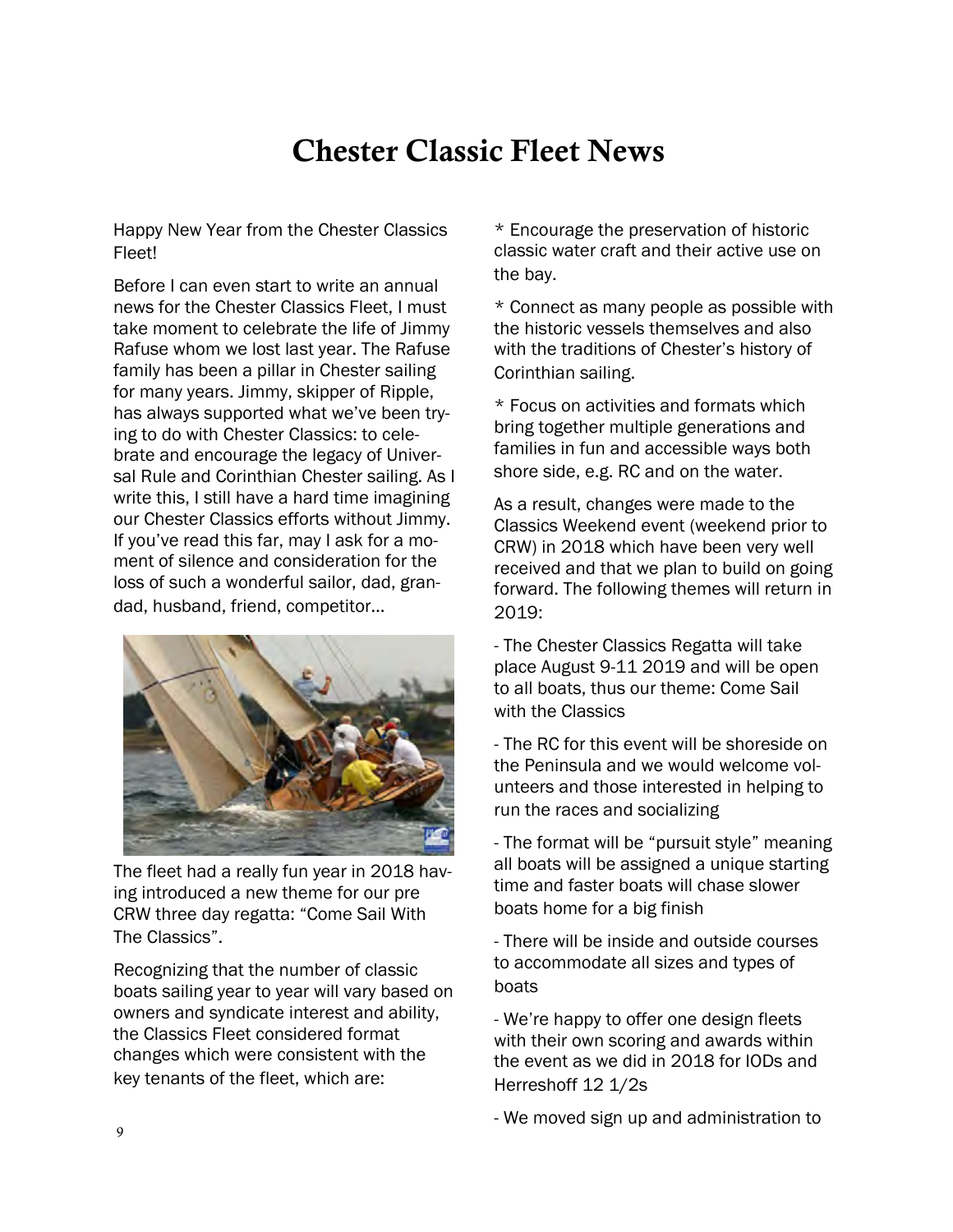### **Chester Classic Fleet News** *continued*

- We moved sign up and administration to Yacht Scoring

- We're designating the Chester Classics Regatta a charity regatta (last year we raised over two thousand dollars for autism charities) and our 2019 charity is TBD.

- Oh, and we've returned "the gun" for starts and first to finish with the acquisition of a little signaling cannon - first place finishers get their shell casing as a "keeper"

We'd like to recognize winners and participants in our 2018 events:

\* For the A fleet in Classics Weekend 2018, Seneca took 1st followed by Hayseed in 2nd and La Diva in 3rd

\* For the B fleet in Classics Weekend 2018, Intrigue took 1st followed by Rondo in 2nd and Annie Amelia in 3rd

\* For the Herreshoff 12 1/2 fleet in Classics Weekend, Kiku took 1st followed by Selkie in 2nd and Lookout in 3rd.

\* Best overall result in the IOD fleet in Chester Classics Weekend was La Diva

 $*$  Winner of the R<sup>3</sup> Cup for combined IOD fleet in Chester Classics Weekend and CRW, was Restless

\* Winner of the Sir Christopher Ondaatje Classic Cup for combined Chester Classics Weekend and CRW, was Hayseed IV

We hope that many of you will consider putting the Chester Classics Weekend on your sailing calendar. The event is friendly towards families, casual racers, and those who just day sail or cruise. We hope that you'll consider joining in this charity event and get a chance to sail up close to our bay's most historic yachts.

More info available at:

Chester Classics website: [www.chesterclassics.com](http://www.chesterclassics.com)

or contact:

Topher Wurts at: [twurts@me.com](mailto:twurts@me.com) John Wurts at: [john.wurts@gmail.com](mailto:john.wurts@gmail.com)

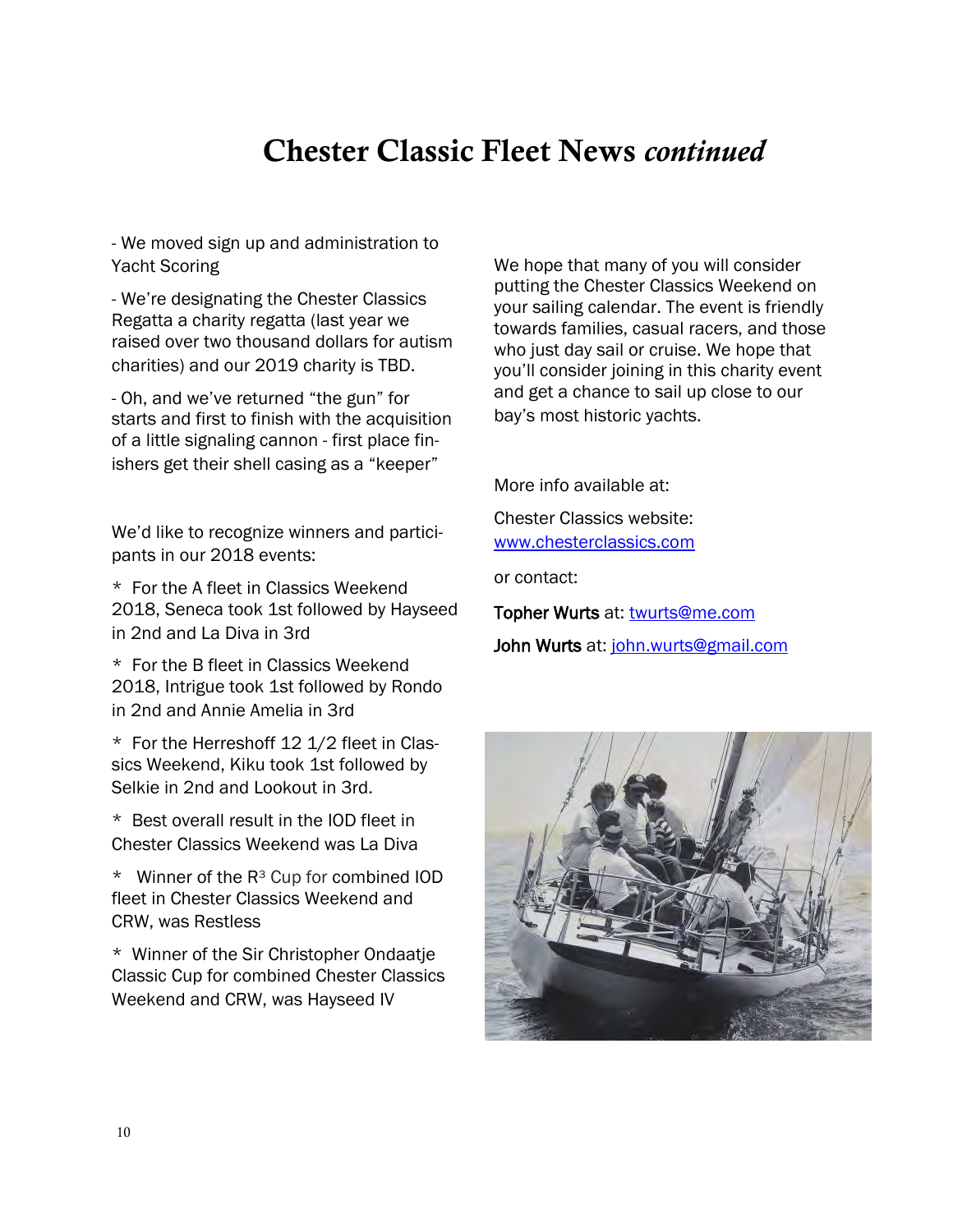#### **Chester IOD Fleet Annual Report 2018**

This has been another good year for the Chester IOD fleet. Lots of good things have happened over the past 12 months. Over the winter, Shawn Mulrooney and South Shore Marine boat works completed two new fiberglass IODs using the class molds. They were built in tandem and completed this spring. The first was "Sterling" which was purchased by Todd Murphy of the Manhattan Yacht Club. She has been shipped to New York and is a proud member of the Manhattan Yacht Club emerging IOD fleet. The second new build is the beautiful red boat called "Coachman". She joins the Chester fleet and gives us 12 boats; this will form the basis for Chester hosting the IOD Championship in 2020. "Zephyr II" was purchased by a syndicate at the Manhattan Yacht Club and left our Chester fleet.



The Spring means sailing in Bermuda at the Bermuda International Invitational Race Week. This year, Peter Wickwire returned to the Island to represent the Chester Fleet. Despite a slow start, he once again dominated the racing and won the "Vrengen Cup" for the 4th time. The Chester Fleet seems to be dominating this

event; last year Ted Murphy also won the event for us.



The next major regatta on the agenda for Chester skippers was the Nantucket Invitational in late June. Ted Murphy once again represented Chester. Ted enjoyed a successful weekend in Nantucket and finished in a 3-way-tie for first place which was ultimately won by Nantucket's Chris Gould in the tie breaker.

Local racing is now underway for our fleet with Thursday night white sail racing and a full weekend program. In July, we held our first weekend regatta which we used as part of our 'Worlds' qualification series. Six of our fleet participated. Ted Murphy prevailed and won the weekend series. We have welcomed two new young skippers to the fleet. David Mosher is racing our new build "Coachman" and loving it! The second young skipper is Caisey LeBlanc who is sailing "Ibis" for the season.

August brings out the biggest participation for us. First is the Indian Point Regatta at Indian Point, followed by the Chester Classics weekend and finally Chester Race